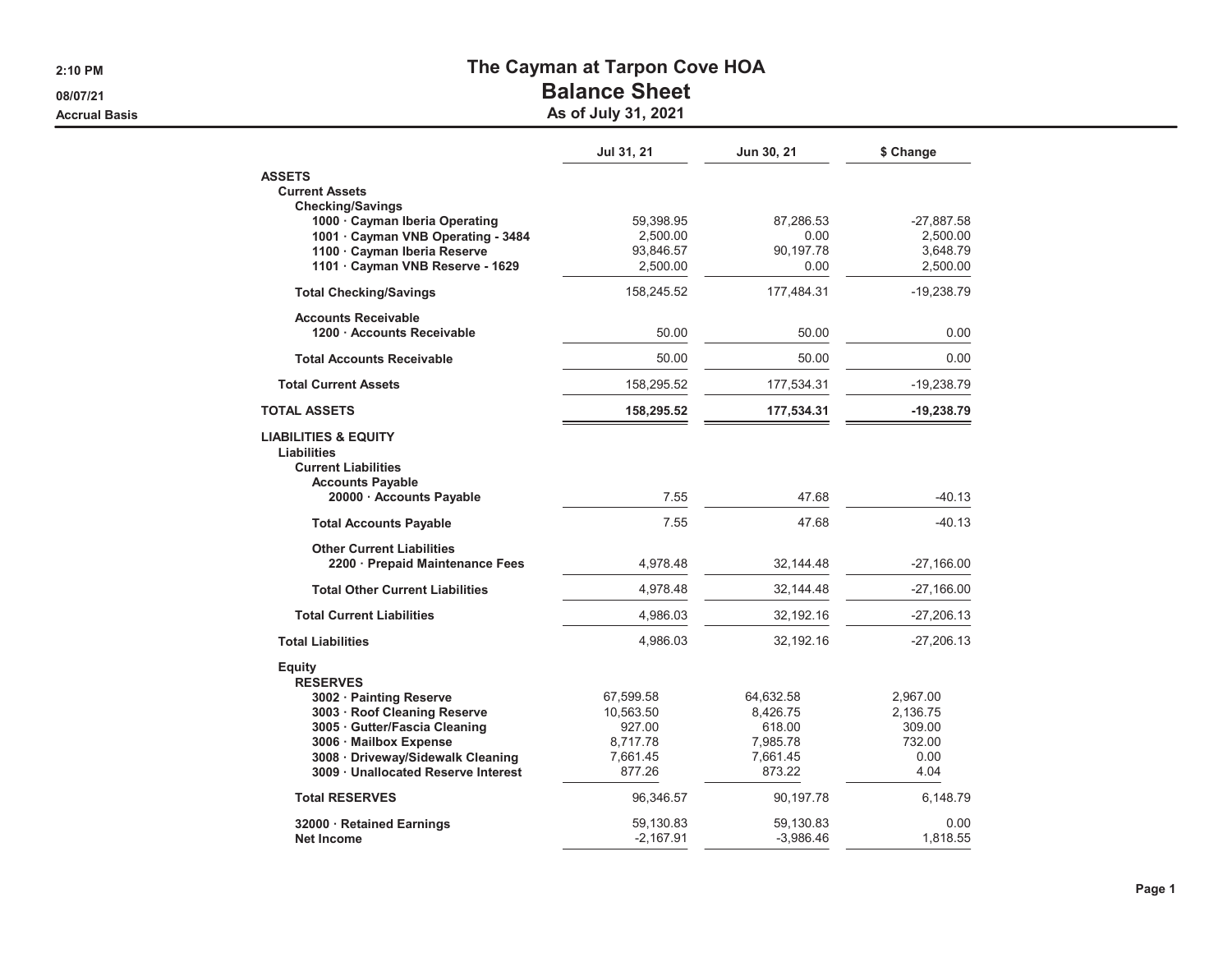| 2:10 PM<br>08/07/21<br><b>Accrual Basis</b> | The Cayman at Tarpon Cove HOA<br><b>Balance Sheet</b><br>As of July 31, 2021 |            |            |              |  |  |  |  |  |
|---------------------------------------------|------------------------------------------------------------------------------|------------|------------|--------------|--|--|--|--|--|
|                                             |                                                                              | Jul 31, 21 | Jun 30, 21 | \$ Change    |  |  |  |  |  |
|                                             | <b>Total Equity</b>                                                          | 153.309.49 | 145.342.15 | 7,967.34     |  |  |  |  |  |
|                                             | <b>TOTAL LIABILITIES &amp; EQUITY</b>                                        | 158,295.52 | 177,534.31 | $-19,238.79$ |  |  |  |  |  |